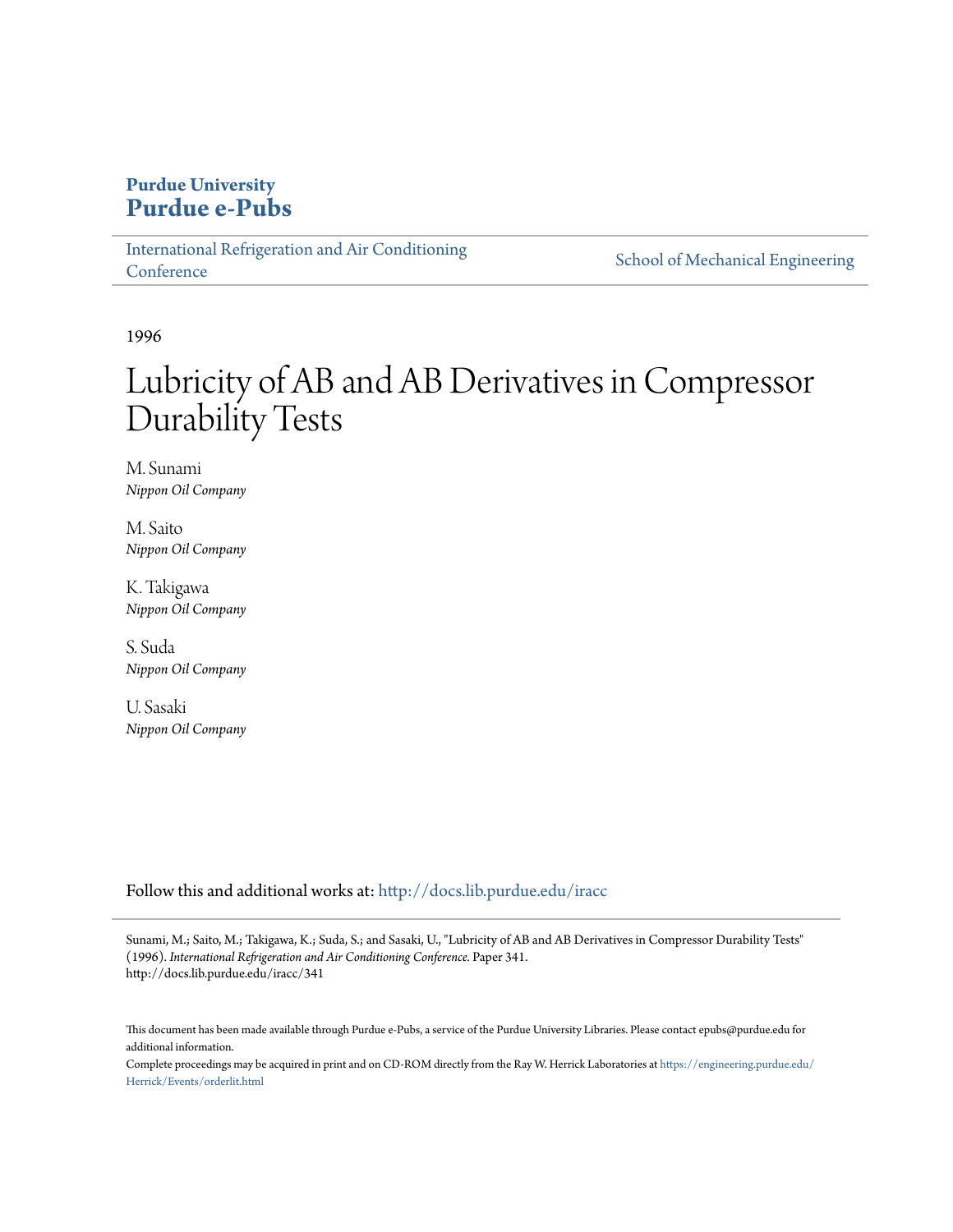## Lubricity of AB and AB Derivatives in Compressor Durability Tests

Motoshi Sunami, Masanori Saito, Katsuya Takigawa, Satoshi Suda, and Umekichi Sasaki Nippon Oil Co., Ltd. (Japan)

#### Abstract

The antiwear properties of alkylbenzene (AB) lubes as refrigeration lubes for HFCs were evaluated. ABs ABs with n-pentane also showed very good antiwear properties. showed better antiwear properties than polyol ester (POE) lubes in the lubrication between the vanes and rollers.

By chemical modification of ABs, new chemistries which are miscible with HFCs were developed. In the durability tests, AB derivatives showed similar antiwear properties to the immiscible ABs.

#### Introduction

As refrigeration lubes are required to have miscibility with refrigerants generally, poly alkylene glycols (PAGs) and POEs have been applied to automotive air conditioners and household refrigerators, respectively.

In Japan, rotary compressors have been applied mainly for large size household refrigerators and HCFC-22 has been adopted instead of R502 in most cases. Although POEs were tried with rotary compressors for HFCs as with reciprocating compressors at the beginning of the development, only ABs have been applied to rotary compressors for household refrigerators regardless of their immiscibility with HFCs because of their very good antiwear properties at the vanes and rollers, which could not be obtained from the combination with POEs.

The uncertain point in the use of immiscible lubes with refrigerants will be the oil return property to the compressors from the systems. Recently a new system in which a few mass percent of n-pemane is added to the refrigerant has been developed and marketed.

On the other hand, refrigeration lubes should be well miscible with the refrigerants in package air conditioners with very long refrigerant pipelines in order to keep good oil return properties.

This paper presents rotary compressor durability test results with ABs and ABs plus pentane, and describes the development of AB derivatives which are miscible with HFCs.

## Experimental Procedure

### Compressor Durability Tests

with current commercially available rolling piston compressors (both horizontal and vertical, for CFC-12 and<br>HCEC-22) ware conducted. The direction of the state of the both horizontal and vertical, for CFC-12 and Compressor durability tests were conducted using the circuit shown in Figure 1. Short-term durability tests HCFC-22) were conducted. The discharge gas was extracted with a needle valve and returned to the compressor<br>inlet The test conditions are shown in Table 1. inlet. The test conditions are shown in Table 1.

MPa. The test period was 2000 hours. In test condition 2, the compressor temperature was set at  $150^{\circ}$  in order to observe the offert of the test terms of the set at  $150^{\circ}$  in order to In test condition 1, the compressor temperature was set at  $110^{\circ}$  and the discharge pressure was set at 2.94 observe the effect of the test temperature, and the frequency was accelerated in order to observe the effect of the medium test conditions using vertical compressors. rotating speed in conditions 3 and 4. In condition 5, the differences between AB and POE were examined under

VG 32 and 68 were also evaluated as references. Mineral oils of VG 32 and 56 were used with CFC-12 or HCFC-ABs with a viscosity range from VG 5 to 68 were used in these durability tests. POEs with the viscosities of 22 to determine the standard levels. The compressors were tom down after the tests and the surface roughness of the sliding materials like the vanes, rollers, shafts, bearings, etc., was inspected.

### Solubility of Refrigerant

Using the testing device shown in Figure 2, the solubility of HFC-134a into AB and mineral oil and the viscosity of the mixture were measured. The tested oils were AB with the viscosity of 8.1 mm<sup>2</sup>/s at 40°C and mineral oil with the viscosity of 8.1 mm<sup>2</sup>/s at 40°C and mineral oil with the viscosity of 9.6 mm<sup>2</sup>/s at 40°C.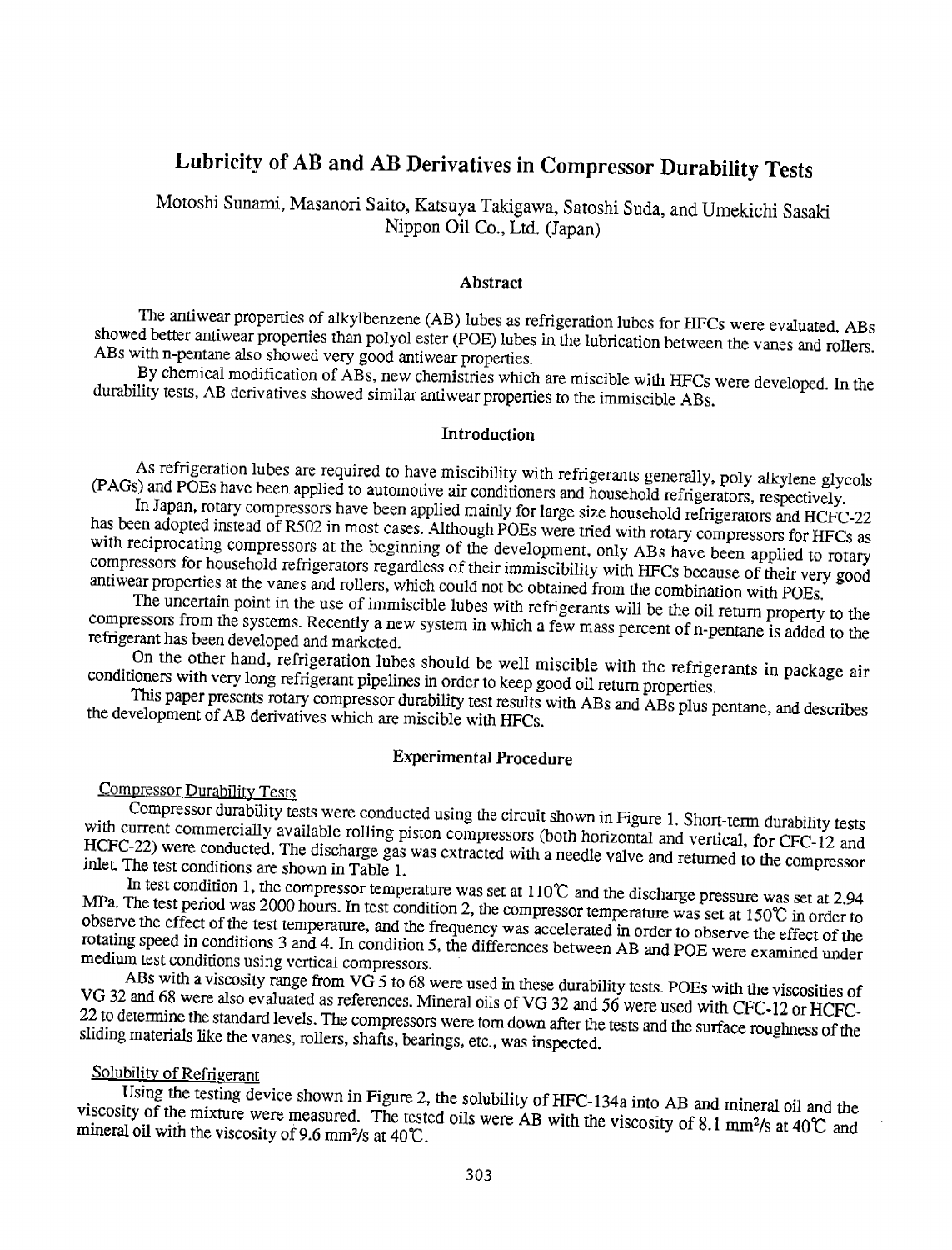#### Physical Properties and Oil Return Properties of AB with Pentane

The kinematic viscosity of the mixture of AB and pentane was measured at  $0^{\circ}$ C and -20 $^{\circ}$ C. A Cannon-Fenske type viscometer was used for the measurement of kinematic viscosity at  $0^\circ$ C. At -20 $^\circ$ C, the absolute viscosity was measured using a rotary viscometer, and it was converted to kinematic viscosity.

Using the testing device shown in Figure 3, the oil return properties of ABs with n-pentane were evaluated. A copper tube 1.5 m in length and  $3.6 \times 10^{-3}$  m in inner diameter was wrapped into a coil, and a specified amount of oil was kept inside the tube at a fixed temperature while HFC-134a was passed through the tube at the rate of 0.001 m<sup>3</sup>/min. After the oil-refrigerant mixture was recovered, the weight of the remaining oil was measured.

#### Results and Discussion

#### Compressor Durability Tests

The durability test results are shown in Table 2 for test condition 1. Low viscosity ABs showed better antiwear properties than mineral oil with CFC-12 regardless of the addition of antiwear additives. In the test of AB-L, a slight touchdown was found at the shaft and bearing part. This problem seemed to happen because of the lack of the viscosity at which the hydrodynamic film can be maintained at the bearing part. In the evaluation of POE (VG 32), only POE without antiwear additives showed mild wear in a test for about 1000 hours.

In test condition 2, the antiwear properties were evaluated in different oils at  $150^{\circ}$ C as the compressor temperature. In this condition, no abnormal wear was observed clearly in either AB or POE. (Table 3)

In test condition 3, durability tests with accelerated frequency were conducted at  $150^{\circ}$  of compressor temperature. In the evaluation of POE (VG 68), medium wear was found in the case without antiwear additives, and slight wear was found in the case with phosphate additive (PA). The wear was modified in the case with activated phosphorus compounds (PB, PC), and the best antiwear property was shown in the case of AB with PA additive. A durability test with the current mineral oil (VG 56) and CFC-12 combination was conducted as a reference, and the antiwear properties were the same as with POE plus PB or PC. (Table 4)

In test condition 4, the difference of the antiwear properties among the ABs of different viscosity from VG 5 to VG 15 was tested under the same conditions as test condition 3. In regard to the test with POE as a reference, VG 32, the lower viscosity one, was evaluated. Although ABs without antiwear additives showed a larger wear width at the vane tip, the surface of the vane and roller was not very rough. Among them, AB VG 8 showed the best results in this test condition. It is suggested that refrigeration lubes with higher viscosities do not always maintain better antiwear properties between the vanes and rollers in rotary compressors. On the hand, although the wear width of the vane tip was not very large in the case of POE, the surface roughness was very severe at both the vane tip and roller. Not only the selection of the type but also the optimization of the viscosity of refrigeration lubes seems one of the important issues for the HFC systems. The combination of the current mineral oil (VG 32) and HCFC-22 was also tested as a reference, and almost the same results as those for ABs without antiwear additives were found. (Table 5)

In test condition 5, vertical rotary compressors were used for the durability evaluations at 130°C with highly accelerated frequency. Though POE with PC additive, which showed comparatively good results in test condition 3, showed only slight wear, POE with PB produced very severe wear. AB with PA was evaluated and the vane tip remained very smooth; very slight wear was found at the surface of the roller, though. (Table 6)

Summarizing these results, it was confirmed that the wear between the vane tips and rollers in the HFC systems was accelerated at very high temperatures like 130°C or 150°C and high frequency. In regard to the difference of the antiwear properties among the different oils, the combination of AB and HFC showed the best results. Mineral oil with CFC or HCFC showed better results than the combination of POE and HFC. Antiwear additives improved the wear between the vane and roller. In the case of POE, more active additives are required.

## Solubility and Viscosity of the Mixture of AB and HFC

The solubility of HFC-134a into AB VG 8 and mineral oil VG 9, and the viscosities of the mixtures were measured. The test results are shown in Table 7. AB dissolved twice as much HFC-134a as mineral oil, the viscosity of the mixture became much lower than that of mineral oil. As shown in Figure 4, AB can be expected to have better oil return property.

## Viscosity Characteristics of the Mixture of AB and n-Pentane

The viscosity characteristics of the mixture of AB and n-pentane were evaluated and the results ate shown in Table 8. In this case, 5, 10, 20, 30 mass % of n-pentane was mixed with AB VG 32. In the measurement at -20°C,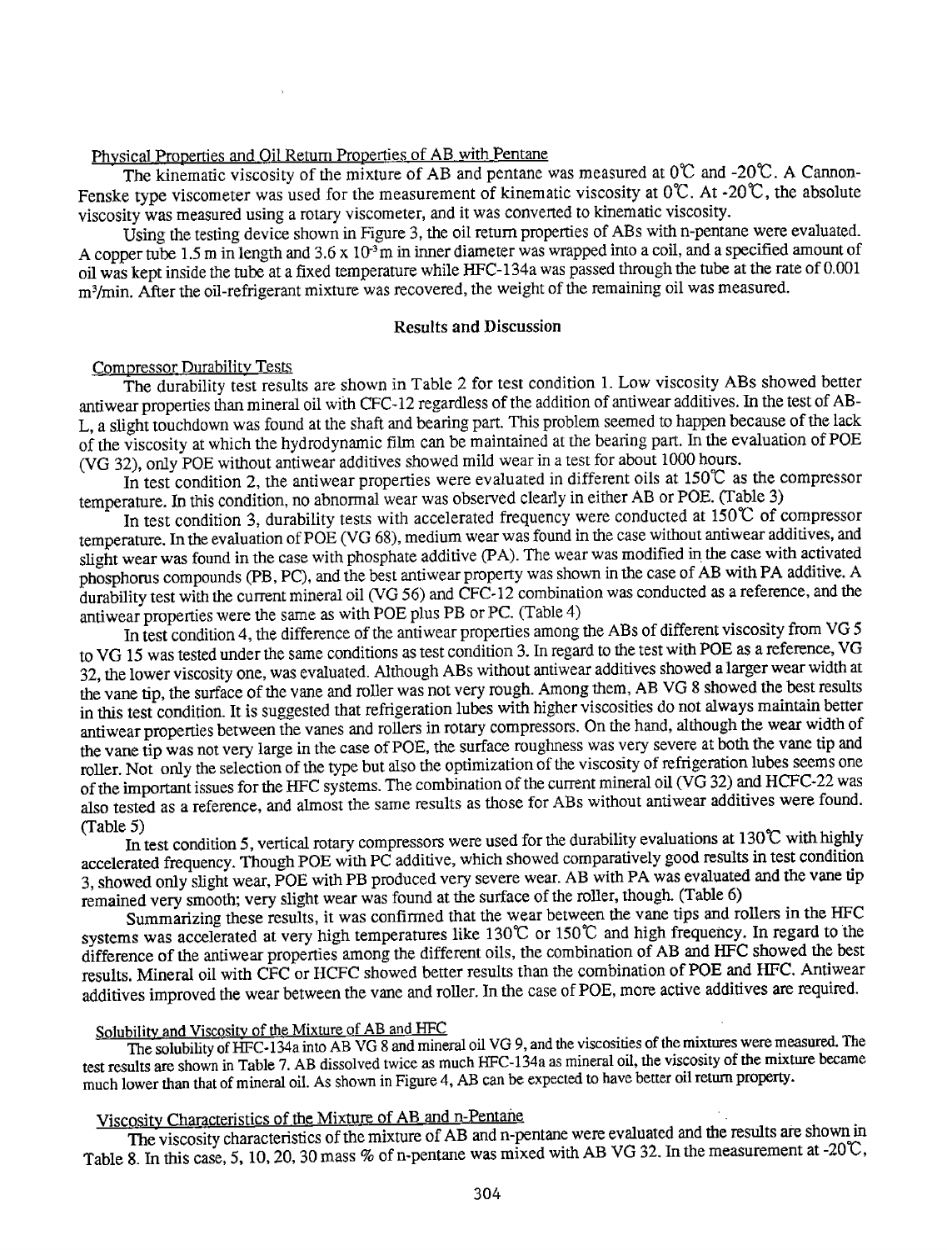the obtained absolute viscosity was converted into kinematic viscosity.

In the measurement of the 5 mass % mixture of n-pentane to AB, the viscosity at  $0^{\circ}$ C seemed similar to the viscosity of AB VG 15 at  $0^{\circ}$ . The viscosity of the 10% mixture of n-pentane at  $0^{\circ}$  was similar to that of AB VG 8, and the viscosity at -20°C was similar to that of AB VG 15. The viscosity of the 20% mixture was similar to that of AB VG5.

## Oil Return Property of the Mixture of AB and n~Pentane

The oil return test results of the mixture of AB (VG 32) and 5 mass % and 10 mass % of n-pentane are shown in Table 9 and Figures 3, 4. The oil return ratio at 0°C and 30 min. (30.5% for the 5% mixture, and 33.8% for the 10% mixture) was inferior to that of AB VG 8 (42.4 %). On the other hand, the oil return ratio of the 5 %mixture at -20°C (16.6 %) was much better than that of AB VG 22 (2.4 %), although their viscosities at -20°C were almost the same. Thus it was confirmed that n-pentane plays the role of an oil carrier, especially at low temperature.

#### Compressor Durability Tests with the Mixture of AB and n~Pentane

Compressor durability tests with horizontal rotary compressors were conducted with the mixture of AB and n-pentane in test condition 3. Antiwear additive, PA, was added to the mixture of AB (VG 8 and VG 32), and 5  $\%$ of pentane. The test results are shown in Table 10.

The vane tips and rollers were very smooth in both cases, and no touchdown was found between the shafts and bearings, the parts of the hydrodynamic lubrication, even with the low viscosity lube, the mixture of AB VG 5 and n-pentane.

#### The Chemistry of the Derivatives of AB

The distinctive feature of AB refrigeration lube for HFCs is immiscibility with the refrigerant, and it is considered to be the sole problem in the use of ABs with HFCs. In order to give good miscibility to ABs while maintaining good antiwear property, polar bases, which are expected to have good miscibility with HFC, were introduced to ABs, and AB-X's were synthesized. The physical properties are shown in Table 11. Miscibility with HFCs was freely controlled by the chemical structure of polar base X's.

## Compressor Durability Test with AB Derivatives

Compressor durability tests with horizontal rotary compressors were conducted with AB derivatives in test condition 3. AB-X2 (VG 68) was evaluated as base stock with and without antiwear additive PA. The test results are shown in Table 12.

In the test without PA, the wear width at the vane tip was comparatively large and the roughness of the vane tip and roller did not seem good. On the other hand, AB-X2 with PA showed very good results, the wear was quite narrow and the sliding surface was very smooth. Durability tests are also being conducted for AB-Xl, which is completely miscible with HFCs.

#### Summary

In the antiwear tests of the lubes with rotary compressors, the results were good in the order of ABs with HFCs, current mineral oils with CFC-12 or HCFC·22, and POEs with HFCs. Although the current phosphate type antiwear additive, having the same polarity as POEs, did not work with POEs, it was very effective with ABs. It was suggested that the determination of the viscosity of lubes would be one of the important issues for HFC systems.

The addition of n·pentane was found to be effective for the oil return property in the systems where immiscible ABs were used, especially at low temperature. It was confirmed that the mixture of n-pentane did not affect the antiwear property.

Miscible ABs to which polar base X's were chemically introduced were developed. AB-X2, which has a wider miscible zone than ABs, showed the same antiwear property in the compressor test as ABs. In regard to AB-Xl, which is completely miscible with HFCs, durability tests are being conducted.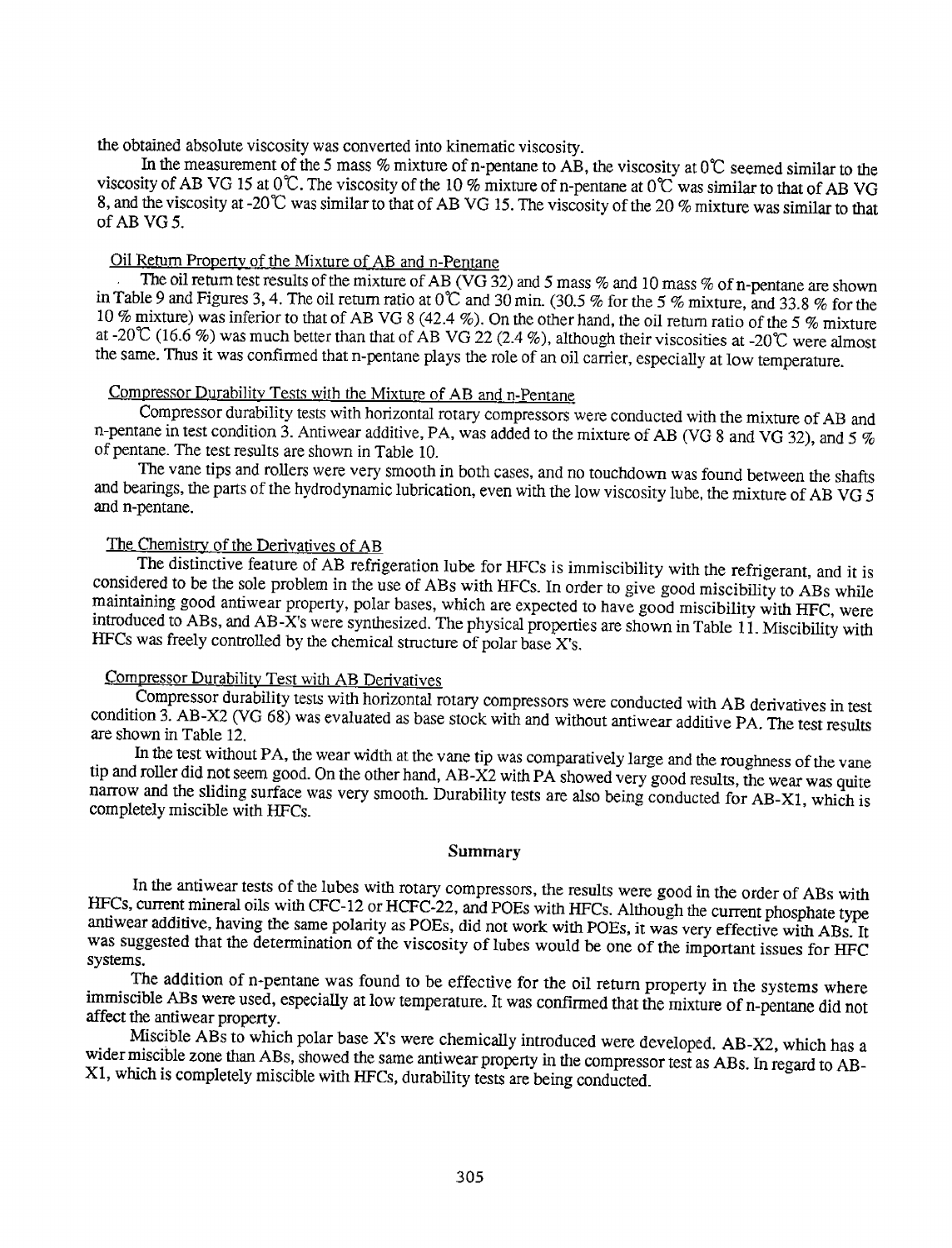#### References

M. Sunami, K. Takigawa, S. Suda, Proc., Int'1 Refrigeration Conf. at Purdue (1994) M. Sunami, K. Takigawa, S. Suda, ASHRAE Transaction, SD-95-8-3 (1995)



Fig 1 Circuit of Compressor Durability Tests



Fig 2 Testing Device for Solubility of Refrigerants into Oils Fig 3 Testing Device for Oil Return Property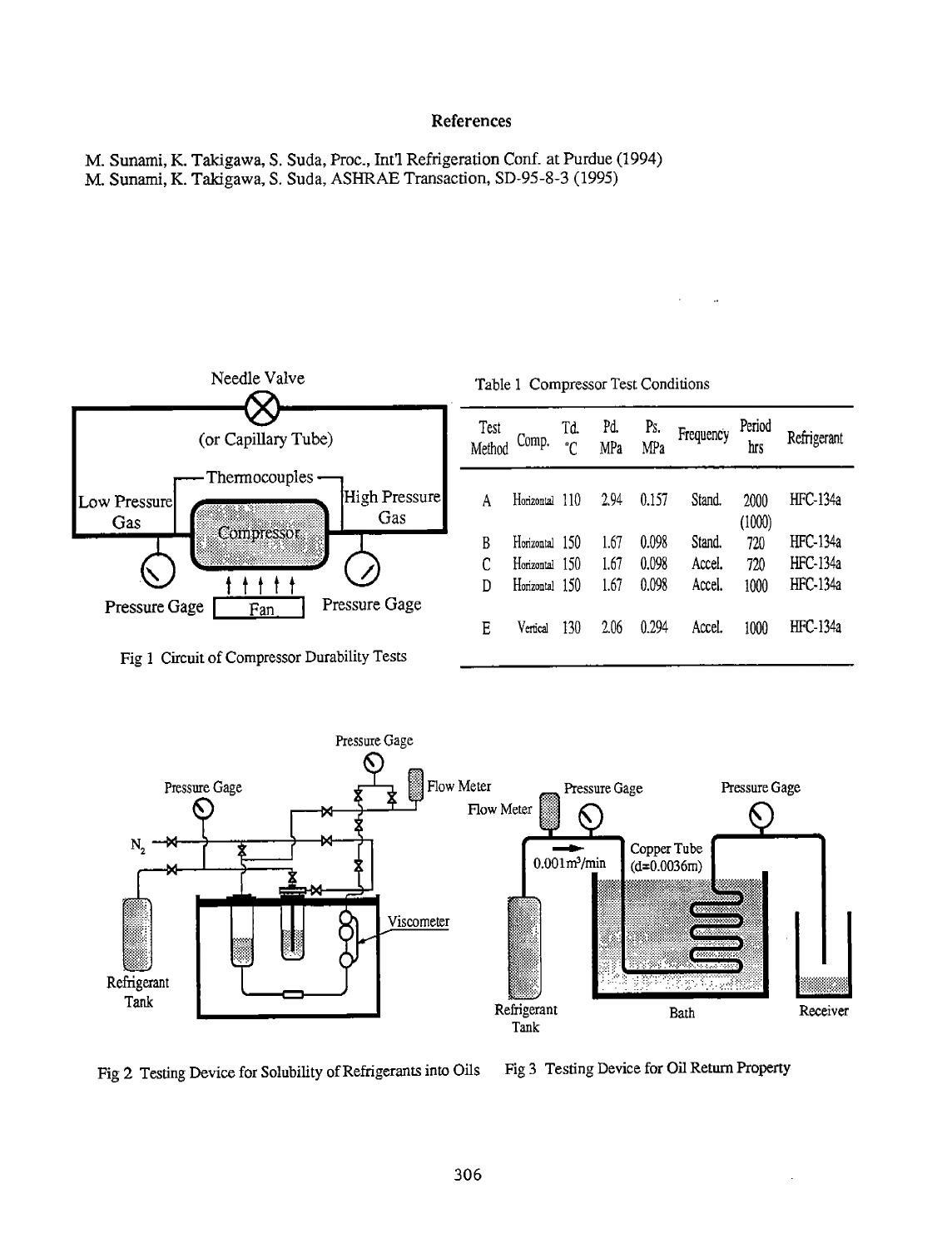| Base<br>Oil | VG       | Add.       | Refrigerant            | Period<br>hrs | Roughness, Ra<br>Vane / Roller (Appearance) |                | Base<br>OЦ | VG  | Add. | Refrigerant   | Wear Width<br>Vane, mm |           | Roughness, Ra              |
|-------------|----------|------------|------------------------|---------------|---------------------------------------------|----------------|------------|-----|------|---------------|------------------------|-----------|----------------------------|
|             |          |            |                        |               |                                             |                |            |     |      |               |                        |           | Vane / Roller (Appearance) |
| $AB-B$      | 8<br>8   | None<br>PA | HFC-134a<br>HFC-134a   | 2000<br>2000  | 0.06/0.12<br>0.06/0.12                      | (A/B)<br>(A/B) | AB-B       | 8   | PA   | HFC-134a      | 1.22                   | 0.05/0.10 |                            |
| AB-L        | ς        | PA         | HFC-134a               | 2000          | 0.08 / 0.19                                 | (A/B)          |            |     |      |               |                        |           | (A/B)                      |
|             |          |            |                        |               |                                             |                | POE        | 68  |      | None HFC-134a | 1.20                   | 0.04/0.17 | (A/B)                      |
| POE         | 32<br>32 | None       | HFC-134a               | 1000          | 0.20/0.29                                   | (C/C)          |            | 68  | PA   | $HFC-134a$    | 1.25                   | 0.05/0.10 | (A/B)                      |
| Mineral     | 32       | PA<br>None | $HFC-134a$<br>$CFC-12$ | 1000<br>1000  | 0.05/0.11<br>0.06 / 0.10                    | (A/B)<br>(A/B) | Mineral    | -56 | None | CFC-12        | 1.23                   | 0.05/0.16 | (A/B)                      |

Table 2 Compressor Durability Test, Condition 1 Table 3 Compressor Durability Test, Condition 2

Appearance: A: Very Smooth, B: Smooth, C: Medium, D: Rough, E: Very Rough Appearance: A: Very Smooth, B: Smooth, C: Medium, D: Rough, E: Very Rough

Vane, mm Vane / Roller (Appearance)

## Table 4 Compressor Durability Test, Condition 3 Table *5* Compressor Durability Test, Condition 4

Base<br>
Oil VG Add. Refrigerant Vane, mm Vane / Roller (Appearance) Oil VG Add. Refrigerant Vane mm Vane / Roller (Appearance) AB-B 8 PA HFC-I34a 1.12 0.04 *!0.06* (A/A) AB-L 5 None HFC-134a 2.04 0.17/0.19 (B /B) POE 68 None HFC-134a 1.71 0.23/0.24 (C/C) 8 PA HFC-134a 1.10 0.06/0.08 (A/A) 68 PA HFC-134a 1.82 0.19/0.19 (B/B) 10 None HFC-134a 1.88 0.10/0.11 (B/B) 68 PB HFC-134a 1.26 0.08/0.09  $(A/A)$  15 None HFC-134a 2.01 0.19/0.19 (B/B) 68 PC HFC-134a 1.23 0.06/0.08 (A/A) POE 32 None HFC-134a 1.67 1.00/1.00 (E/E) Mineral 56 None CFC-12 1.16 0.08 I 0.11 (A/B) Mineral 32 None HCFC-22 1.93 0.27/0.20 (C/B)

Appearance: A: Vezy Smooth, B: Smooth, C: Medium, D: Rough, E: Very Rough Appearance: A: Very Smooth, B: Smooth, C: Medium, D: Rough, E: Very Rough

AB-B 8 None HFC-134a 1.65 0.19/0.19 (B/B)<br>8 PA HFC-134a 1.10 0.06/0.08 (A/A)

Table 6 Compressor Durability Test, Condition 5

|  |  | Table 7 Solubility of HFCs into AB and Mineral Oil |  |  |
|--|--|----------------------------------------------------|--|--|
|--|--|----------------------------------------------------|--|--|

| Base<br><b>Oil</b> | YG | Add. | Refrigerant | Roughness, Ra<br>Vane / Roller (Appearance) |       | Temp. | Pressure       | AB-B1 (8.2)                     |                                 | Mineral $(9.6)$        |                                 |  |
|--------------------|----|------|-------------|---------------------------------------------|-------|-------|----------------|---------------------------------|---------------------------------|------------------------|---------------------------------|--|
|                    |    |      |             |                                             |       | ٠с    | MPa            | Solubility<br>$\text{mass } \%$ | Viscosity<br>mm <sup>2</sup> /s | Solubility<br>$mass\%$ | Viscosity<br>mm <sup>2</sup> /s |  |
| $AB-B$             | 8  | PA   | HFC-134a    | 0.07/0.16                                   | (A/B) | $-20$ | 0.098          | 6.1                             | 124                             | 4.8                    | 210                             |  |
| POE                | 68 | PA   | HFC-134a    | 1.09 / 1.09                                 | (E/E) |       | 0.110          | 12.0                            | 73                              | 53                     | 190                             |  |
|                    | 68 | PB   | HFC-134a    | 0.98/0.99                                   | (E/E) | 0     | 0.147          | 4,9                             | 32                              | 2.8                    | 50                              |  |
|                    | 68 | PC   | HFC-134a    | 0.11/0.11                                   | (B/B) |       | 0.196<br>0.245 | 6.8<br>9.9                      | 24<br>18                        | 3.4<br>3.9             | 48<br>44                        |  |

Appearance: A: Very Smooth, B: Smooth, C: Medium, D: Rough, E: Very Rough